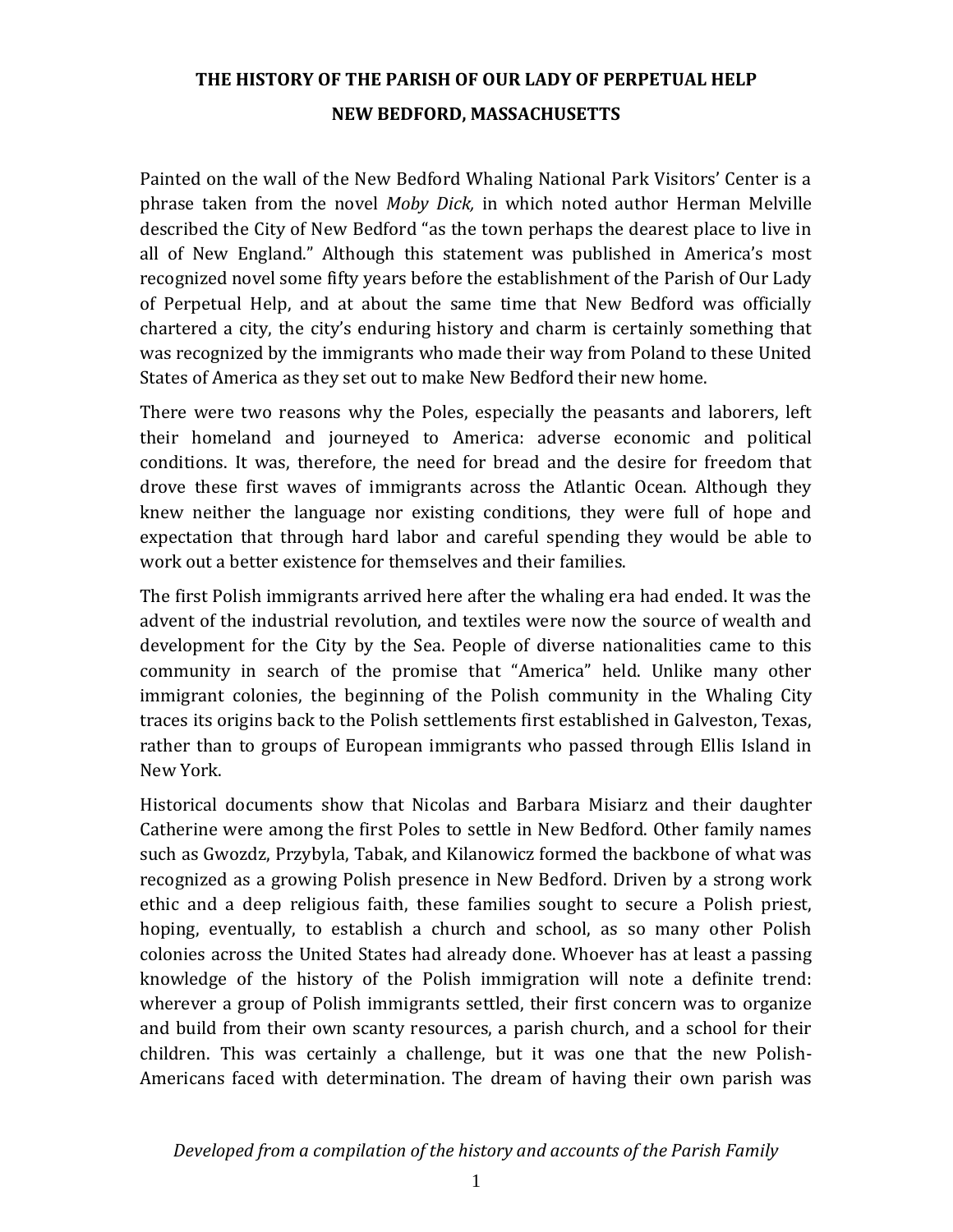now brought to New Bedford, to what would be called Our Lady of Perpetual Help Church. Our parish will forever remain a permanent and undisputed monument to our ancestors' faith and attachment to the Roman Catholic Church, as we can attest to and have witnessed over these past 100 years.

Divine Providence sent these first New Bedford Poles a Catholic priest who, himself, was a Polish political refugee and a patriot devoted to the spiritual needs of his countrymen. Rev. Edward A. Uminski arrived in our city toward the end of 1902 and immediately took up the difficult task of organizing a Polish parish. This he did by permission of the Most Rev. Matthew Harkins, Bishop of Providence, Rhode Island, since the diocese of Fall River did not yet exist. (It would be founded only in March of 1904.) For a few months, Father Uminski satisfied the religious needs of his people while serving as a curate at Saint Kilian's Parish. He next moved to the Chapel of the Guardian Angels, which later became Holy Rosary Church, located near the intersection of Acushnet Avenue and Logan Street. He lived, at that time, in a house belonging to Patrick O'Leary on the west side of Acushnet Avenue opposite Washburn Street.

#### **1905**

Following two years of relentless efforts, Father Uminski bought the site for a new church on North Front Street and began the erection of the building on July 9, 1905. The architect was L. H. Giele of New York, while the contractor was a local man, J. B. Sullivan. The blessing of the cornerstone took place on September 1, 1905, and the Most Rev. William Stang, first Bishop of the Fall River Diocese, solemnly blessed the church on December 31st of that year.

On this same day, the painting of Our Lady of Perpetual Help was hung in the church. The painting was imported from Rome and was endowed with many privileges by the Holy Father, Pius X, on the 20th of November 1905. The painting was a gift of Father Uminski, who offered it as a votum to Our Lady in thanksgiving for his escape from the oppression of the Czar, since he had been guilty of taking part in an uprising. This is the origin of our parish's name and the reason why our church was placed under the patronage of our Blessed Mother.

After the church was completed, Father Uminski was untiring in his efforts to beautify the edifice. This can be seen in the collection of various church vessels and the offerings made by the parishioners and the different parish societies. Another of this pastor's strong points was his care and zeal for the group of Polish families living in the South End. The City of New Bedford is some eighteen miles long. This presented a real challenge in an era in which transportation consisted of a trolley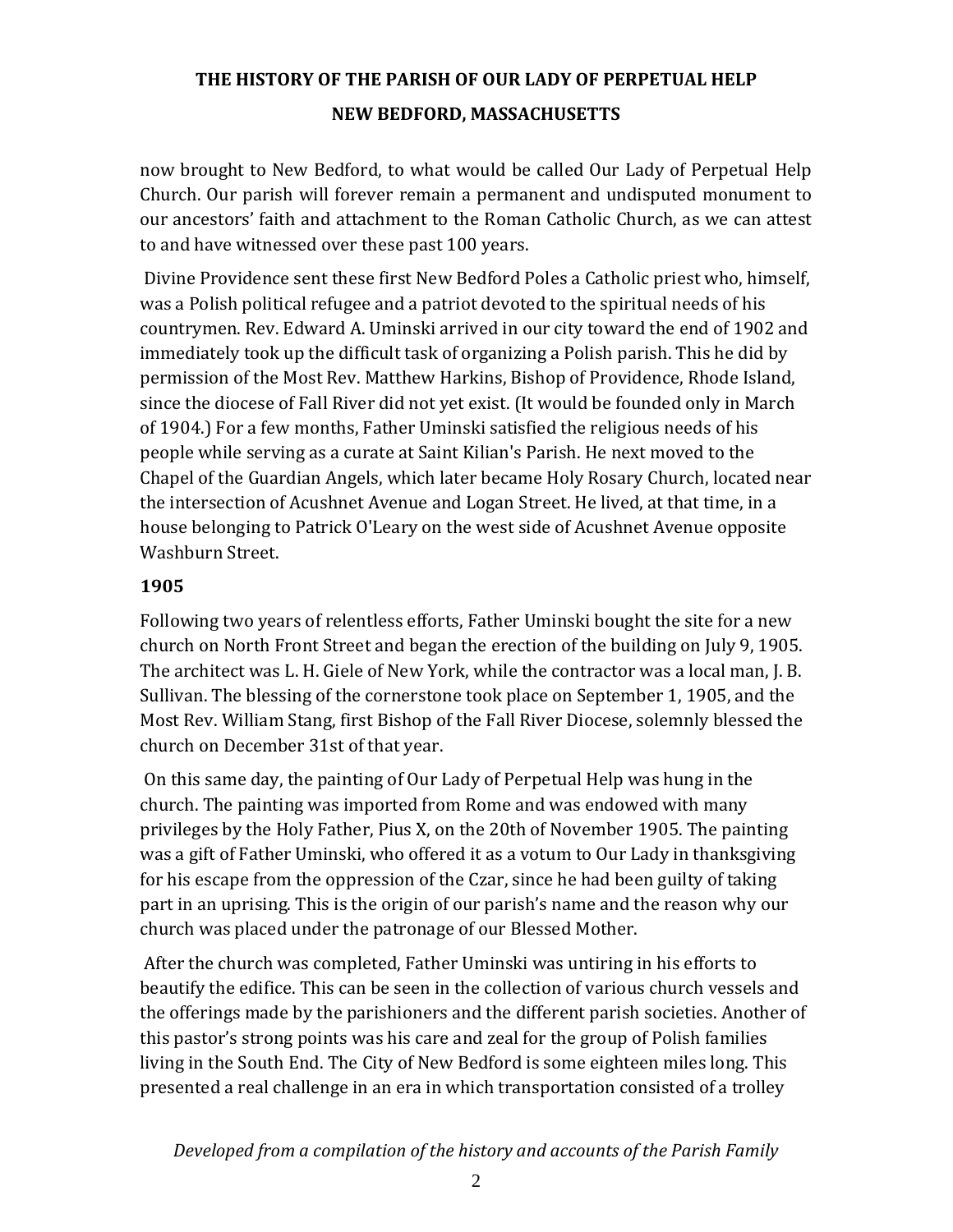car or simply a horse. Many parishioners living in the South End found it difficult to attend services in their own parish church. Consequently, in 1906, Father Uminski bought a tract of land on the corner of Delano and South Second Streets. There he built a chapel, the first of what would be two satellite missions of Our Lady of Perpetual Help Church. Father Uminski, and later, his assistant, Rev. John Mard, traveled there and held divine services until the 1st of October 1908, when this mission chapel became a parish church. Father Mard was then appointed its first pastor.

#### **1908**

Next, in 1908, Father Uminski took steps to erect a school for the children of the parish. However, certain existing conditions did not permit the realization of this goal. He, therefore, took care of the education of the children by opening classes in the hall beneath the church. The children were taught by two Sisters of the Congregation of Saint Joseph and also by lay teachers. From 1908 to 1910, Father Uminski, as a true priest of God, also assisted the small Syrian population of the city by allowing them to hold services and baptisms in the church hall, according to their own rites. He did the same for a group of Portuguese faithful from 1910 to 1912 until they had erected their own church, the Church of the Immaculate Conception, on Earle Street.

After ten years of unstinting labor, Father Edward A. Uminski left this parish by the will of the Most Rev. Bishop Daniel F. Feehan on the 25th of October 1912. When we reflect upon history and think of the challenges of the early 1900s, we realize just how much was accomplished in those early years by Father Uminski, and how great those accomplishments truly were. Beyond his religious ministry to a new and growing Polish community, his legacy included the early church building, an educational component for the children of the parish, and a satellite chapel that grew into an autonomous parish. Father Uminski died at the age of 76 in April 1937. He was buried in Calvary Cemetery from Saint Stanislaus Church in New York.

#### **1912**

After the departure of Father Uminski, the parish was assigned to Rev. Hugo Dylla on the 1st of November 1912. Father Dylla was no stranger to the parishioners because he had served as a curate here from July to September of 1908. With a zeal that is worthy of admiration, Father Dylla set out to meet the needs of the parish, both material and spiritual. He liquidated debts that Father Uminski had been unable to pay off due to the difficult economic times and to a bit of reluctance on the part of the parishioners. The parish was also in debt to the banks for the sum of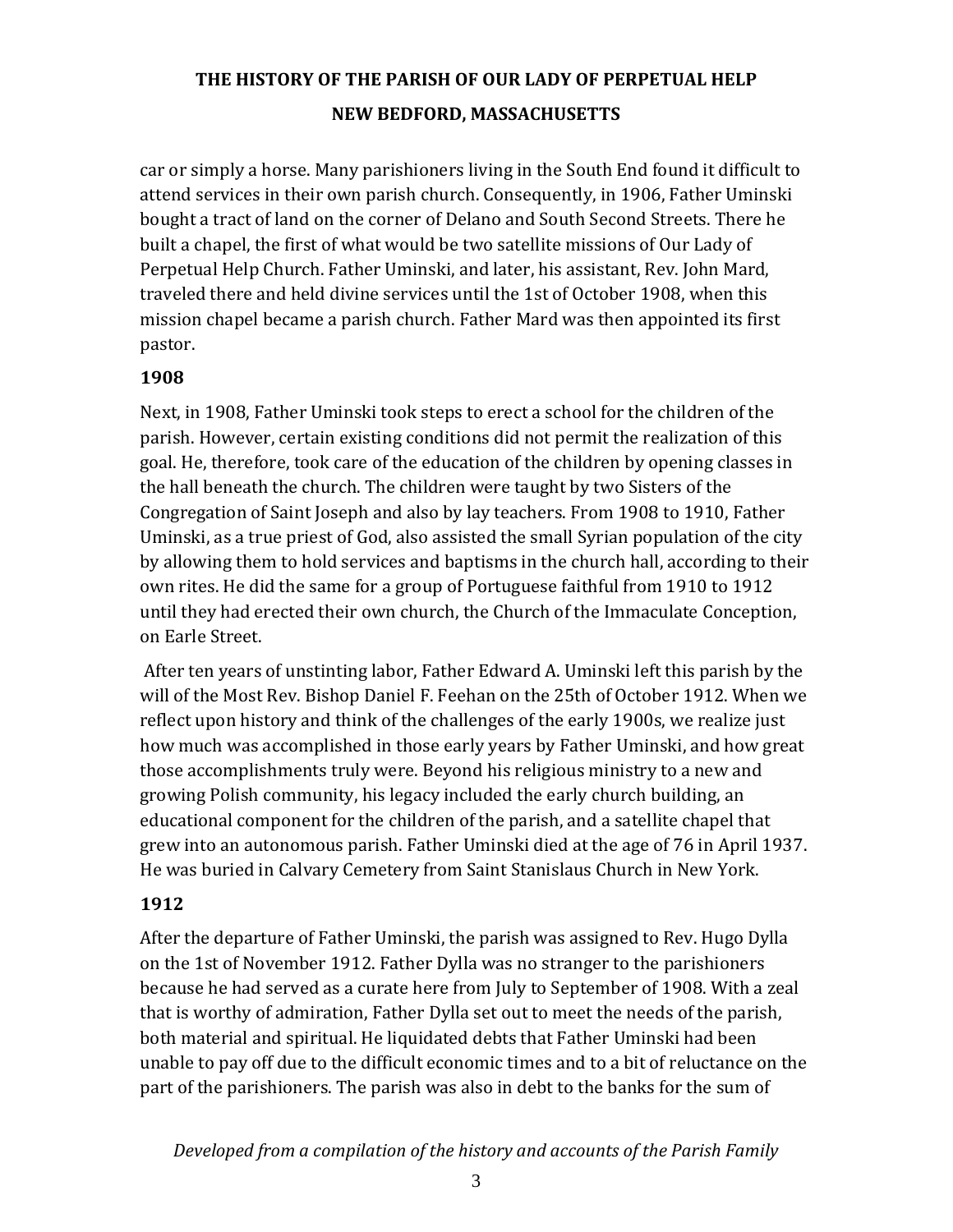\$27,500. Father Dylla reduced this sum by half. He had the interior and the exterior of the church repainted in 1913, while also making necessary improvements to the rectory. He bought a piece of land on Sawyer Street, which he intended to use as the school site. Besides this, he had imported from Munich, Bavaria, beautiful images of the Stations of the Cross. Father Dylla took care of the needs of the sanctuary and the altars. In fact, he also imported from Bavaria in 1915 the magnificent statue of Our Lady of Perpetual Help, which to this day adorns the church's main altar. It is one of only two such statues in existence. The other is on display in the Basilica of Our Lady of Perpetual Help in Boston. On September 30, 1918, the Most Rev. Bishop Feehan appointed Father Dylla pastor of Saint Stanislaus Church in Fall River.

### **1918**

On September 30, 1918, the Rev. John A. Nowicki, Ph.D. succeeded Father Hugo Dylla. The beginnings of his administration were rather difficult because of the Spanish influenza that raged at that time. He, like his predecessor, had to serve the needs of the sick night and day, at home and in hospitals. There were several funerals every day. In fact, his first two Sundays at the parish found the church closed to prevent the dreaded contagious sickness from spreading. In the two years that Father Nowicki served as pastor, he was noted for his deep concern for the spiritual needs of the parishioners as well as for the financial status of the parish. He managed to pay off \$3,000 on the parish debts. Father Nowicki resigned his pastorate on the 11th of October 1920 and returned to his native Poland.

Upon the resignation of Father Nowicki, the Rev. Andrew S. P. Baj was appointed pastor on the 11th of October 1920. He is best remembered for the projects that he began and completed. No more than a year after he assumed the duties of pastor, he noticed that the walls of the church were beginning to bulge from the weight of the slate roof. He solved this problem by hiring a local contractor, Joseph Dias, to install iron supports and pilasters in the church at a cost of \$3,000. Despite this major expenditure, Father Baj managed in his first five years to reduce the parish debt by \$15,000.

#### **1924**

At about that time, the lack of a parochial school and the need to build an additional church for parishioners who lived further north and in Acushnet were concerns being expressed to the pastor. Father Baj took steps to address these problems. In 1924, he bought a piece of land and a house on Acushnet Avenue, near Wood Street, on which he built a mission chapel. The priests of the parish then served this chapel, just as Father Uminski had served parishioners at the South End mission chapel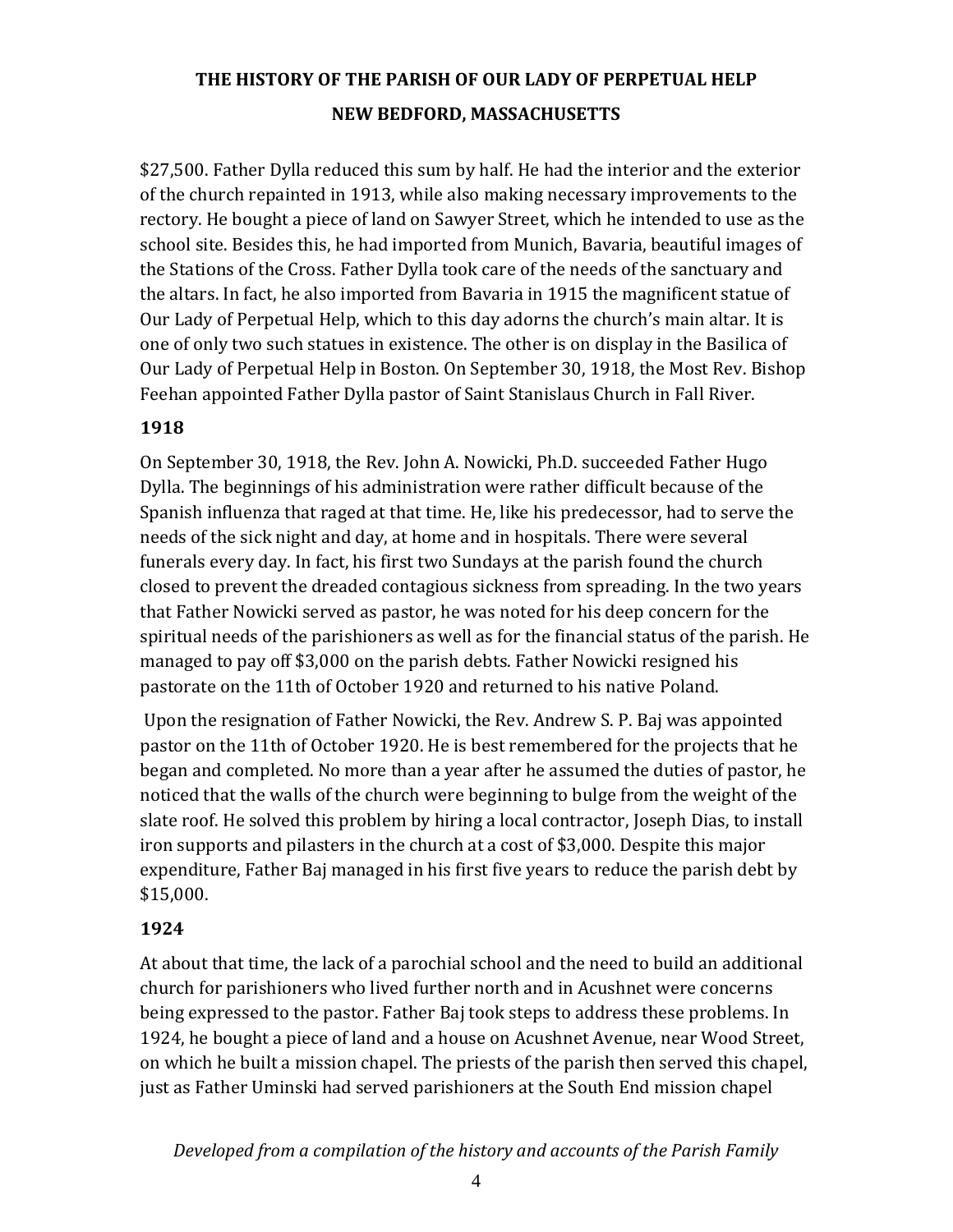during his term as pastor. The necessary funds for this project were obtained by borrowing from the banks. Two years later, the Most Rev. Bishop Feehan established this North End chapel as a parish church. It was named Saint Casimir, and its first pastor was the Rev. Albert Folta.

Next, Father Baj decided to build a parochial school beside the church. The homes near the church were bought and moved onto the parish lots on Sawyer Street. The rectory was relocated from Howard Street to face North Front Street. One of the houses on Sawyer Street was remodeled and set aside as a convent for the Sisters who were to teach in the school. This whole project cost \$125,000. This sum, again, had to be borrowed from the banks, since the donations did not come up to the expectations of Father Baj. Moreover, these were hard times, and the national depression was already felt. It was only by supreme effort that the parishioners were able to meet the high rates of interest and the expenses that the parish had incurred.

The twelve years that Father Baj spent at the spiritual and financial helm of the parish of Our Lady of Perpetual Help are proof of his loyalty to the Polish people and of his energy and courage. Although he did not have the privilege of seeing the debts paid off, he cannot be deprived of the honor of being credited with the establishment of the parish school. The Most Rev. Bishop Feehan terminated his pastorate on the 11th of October 1932. It is also appropriate to give just acknowledgment to the assistants of Father Baj, namely, the Rev. John S. Czerwonka and the Rev. Joseph F. Sutula, for their vigorous work in this parish. A particular note of appreciation goes to Father Czerwonka for his work with the youth of the parish, by whom he was often remembered. Father Sutula went on to become pastor of Saint Casimir Parish in New Bedford.

#### **1932**

The Rev. Stanislaus J. Ryczek was appointed as Father Baj's successor. His stay in the parish was very short, from the 11th of October 1932, to March 2, 1933.

The conditions under which Father Ryczek began his administration proved to be too difficult. The depression had its effects not only upon individuals and families but also and especially upon parishes that were heavily in debt. Father Ryczek tried to handle this critical financial situation in the best way he could with the help of the various societies and zealous parishioners. But this was not enough in the face of the obligations taken on and the demands of the banks. In fact, the church was on the brink of bankruptcy. It was then that Father Ryczek took the bold step of approaching the Most Rev. Bishop Feehan with the idea of inviting a religious order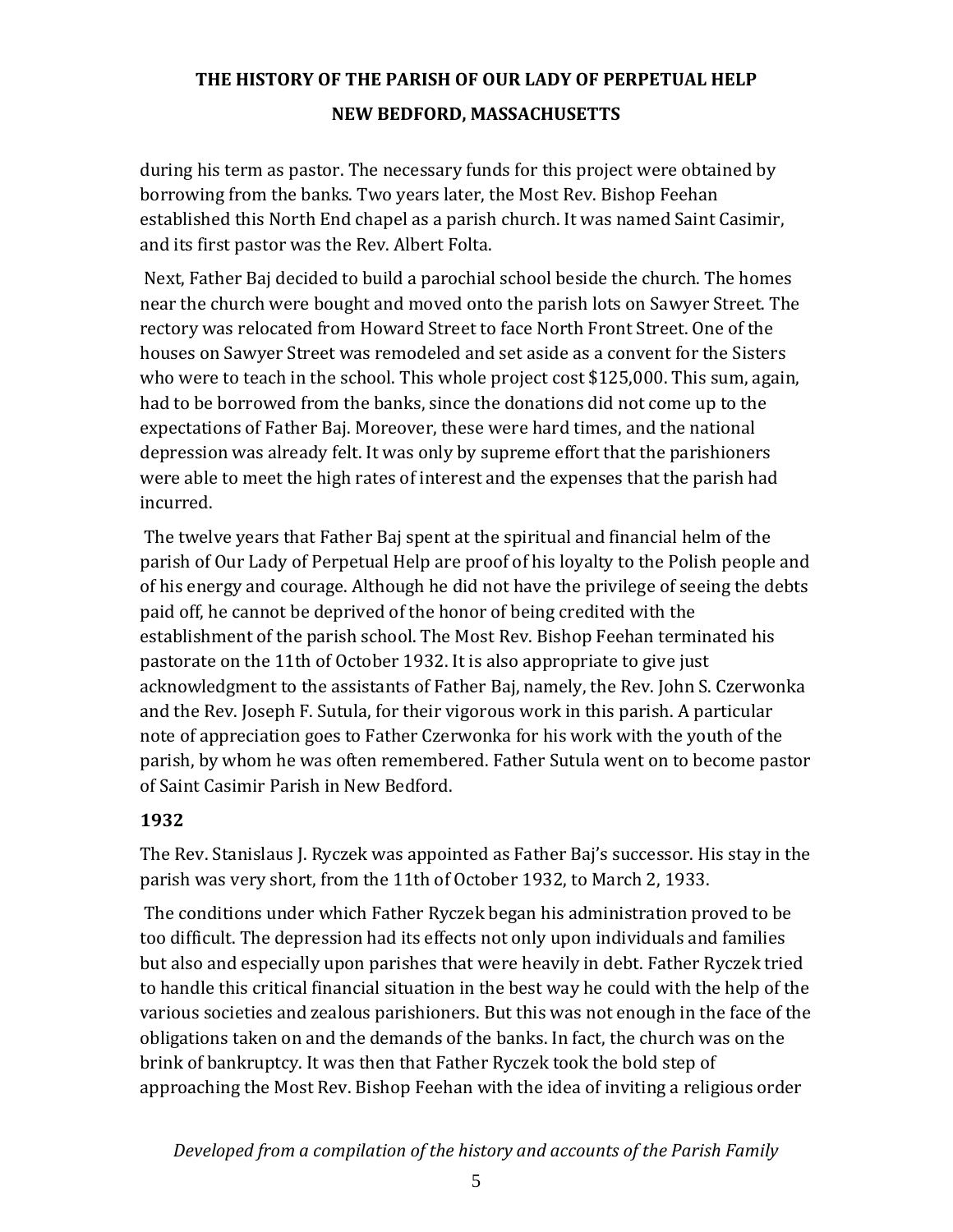to take over the parish. He was of the belief that a religious community, united in communal resources, would be able to save the parish from bankruptcy. It had been done in other instances, and he believed it could be done here. The Most Rev. Bishop Feehan, after pondering over the suggestion made by Father Ryczek, gave the parish to the Polish Franciscan Fathers of the Order of Friars Minor Conventual of the Province of Saint Anthony of Padua.

Of special note is the fact that Father Ryczek introduced the eleven o'clock Mass at which the announcements, the Gospel, and the sermon were delivered in English. This helped the parish financially because many faithful of other nationalities attended this Mass. This post-depression development reflected the understanding of the parish community that it could begin to serve a greater population of Catholics while at the same time welcoming the financial support these non-Poles could contribute in such difficult times.

Upon the arrival of the Franciscan Fathers, Father Ryczek relinquished his pastorate and joined the Army as a Chaplain. His understanding that there were yet difficult days ahead for Our Lady of Perpetual Help Church, his vision for the future, and his petition to the bishop saved the parish from possible closure and were instrumental in placing it in the hands of the Franciscans, who to this day maintain and faithfully serve our parish and our parishioners' needs.

The Polish Franciscan Fathers began their administration on Ash Wednesday, March 2, 1933 with what is often referred to as the beginning of the Golden Era of our parish. The first religious pastor to be approved by the Most Rev. Bishop Daniel F. Feehan was the Rev. Leonard Pakulski, O.F.M., Conv. He remained here for two and a half years.

When Father Leonard came to the parish, the total debt was \$131,775.00, while the parish treasury showed a balance of only \$461.10! However, Father Leonard, with his pleasing disposition, succeeded in winning over the hearts of the parishioners, and his willingness to serve everyone brought about a greater co-operation among the parishioners.

It was no wonder then that, despite the heavy debt that threatened the parish, Father Leonard managed to have the interior of the church repainted by the artist Rafael Gironi and his son, Henry, of Boston, and to recarpet the sanctuary. A high percentage on the debt was paid regularly, while the cost of other needed repairs on the church and parochial buildings were met. By the end of his term, Father Leonard also managed to pay off almost \$1,000.00 on the principal, despite the national depression.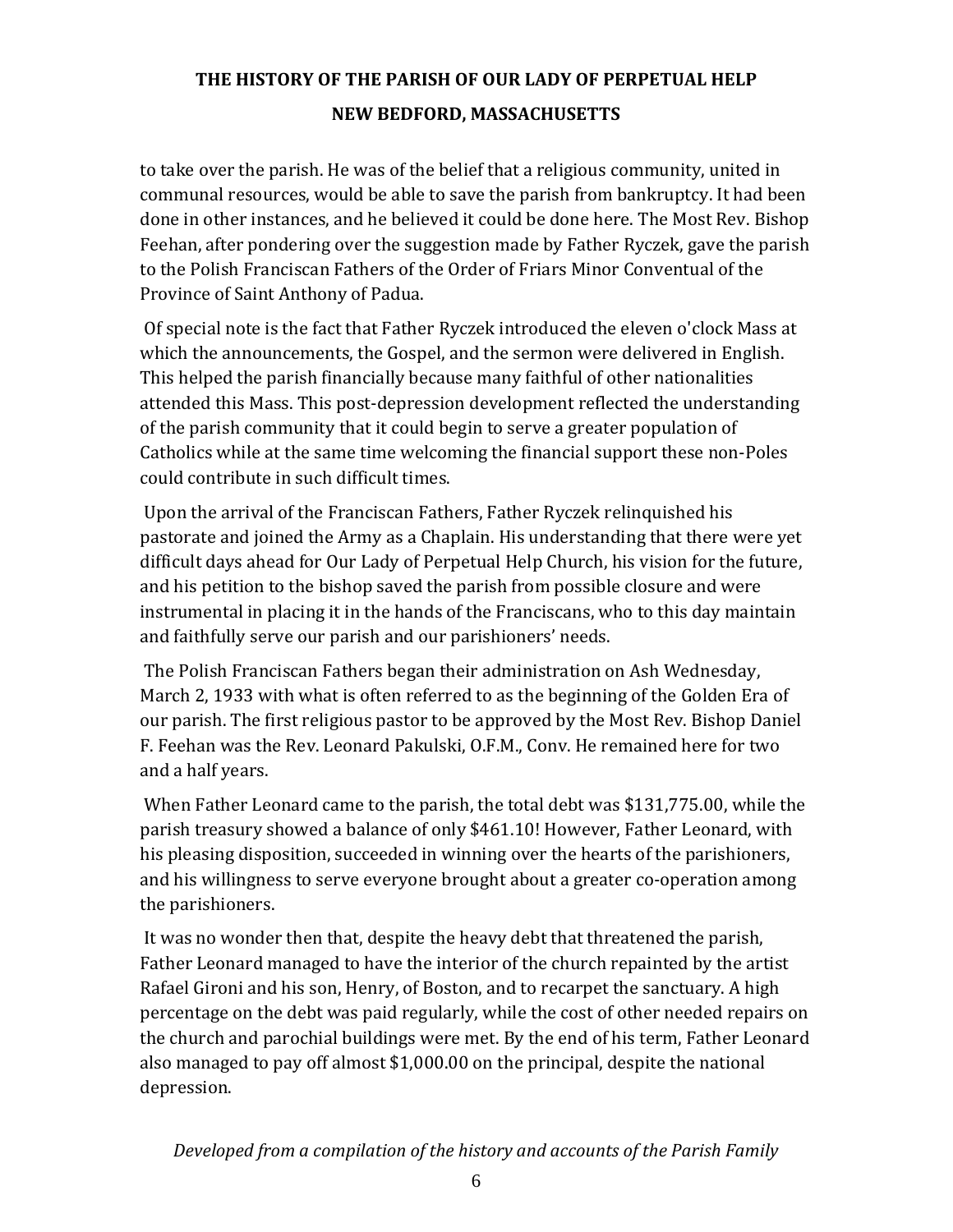The religious superiors sent Father Giles Kaczmarek as successor to Father Leonard. Although his stay was brief, hardly a year, he did commendable work for the good of the parish.

#### **1936**

It was through the efforts of Father Giles that a Hammond electric organ was installed in the church. In a musical and religious ceremony, this organ was blessed on June 14, 1936.

Besides this, with the willing help of the parishioners, Father Giles not only met the interest on the debt, but also reduced the principal by \$100.00. On the 2nd of August 1936, Father Giles was recalled to the Province to fulfill important functions in its administration. Later he was called to Rome, Italy, by the General Curia of the Order to become head of the Confessors at the Basilica of Saint Peter. At the same time, he was given the important office of an Assistant to the General of the Order.

### **1940**

The Very Rev. Justin Figas, the Provincial of Saint Anthony's Province, sent the Rev. Method Szymanski, a former well-known missionary preacher, to replace Father Giles. He immediately captured the hearts of the parishioners with his eloquent sermons. Father Method served the parish for three and one-half years to April of 1940. During this time, he made a definite step towards the liquidation of the debt, paying the banks \$4,975.00 on the principal.

Toward the end of April 1940, Father Method was sent to Haverhill, Mass., as pastor of Saint Michael's Church.

The Rev. Richard Brzozowski, O.F.M. Conv., who had been an assistant to Father Leonard, came back to the parish as the ninth pastor. He continued in that capacity until September of 1948. It was during his tenure that the parish rose to new spiritual heights and also benefited most financially. It was World War II, employment was plentiful, and people earned more and responded generously to the calls of the pastor. The results of his efforts were that the debt was reduced by \$87,300.00.

It is also noteworthy to mention that during this period Father Richard also undertook significant building maintenance projects. A new church roof was added, the exterior walls were painted, leaks were repaired in the school, the Sisters' Sawyer Street convent was remodeled, and repairs to the rectory were made. The parish history reflects the fact that much of this work, as well as daily routine maintenance, was done by the Franciscan Fathers—in addition to their religious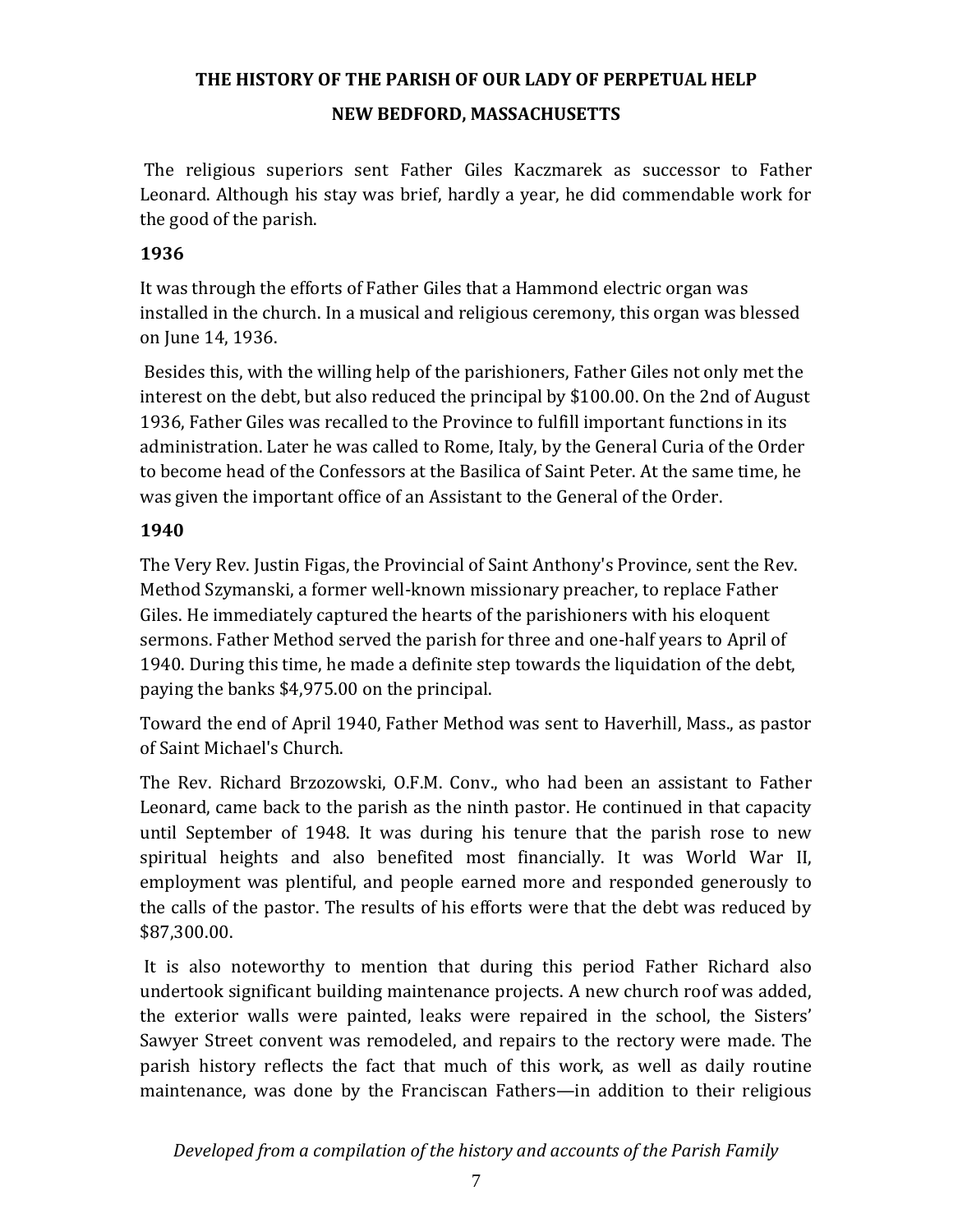ministry. The contributions of parishioners to these efforts were also significant, as reflected in the 50th anniversary history that singles out the labors of Mr. Joseph Sitarz, president of the ushers. Another contributing factor to Father Richard's efforts to reduce the debt was the fact that the Franciscan Fathers, now having staffed the parish for nearly ten years, had not accepted salaries in an effort to accelerate the reduction of the debt.

#### **1948**

On Sunday, September 17, 1948, the Very Reverend Norbert Zonca, the former Rector of Saint Hyacinth Seminary, Granby, Massachusetts, officially took over Our Lady of Perpetual Help Parish. In his first act as pastor, Father Norbert approached his new assignment with an analysis and evaluation for potential development. His planning mapped out a gradual plan for the renovation of the church and parochial buildings—but only after a complete reduction of the debt that the parish continued to carry. In just two years time, by November 23, 1950, Father Norbert had successfully directed the efforts of the parish in eradicating \$37,900.00 in debt. An official ceremony and banquet called "Burning of Notes and Mortgage Day" was held. In conjunction with this event, Father Norbert introduced his plan, aimed at the development and continued enhancement of the parish properties. The parishioners responded enthusiastically, with nearly \$1,000.00 raised in conjunction with the special events.

Numerous benefits were being conducted, adding monies to the parish treasury. Opportunities to sell certain properties and purchase others presented themselves. One of these was the home on the corner of Beetle and North Front Streets, which would be converted into a convent for the Bernardine Sisters who taught in our parish school. Here yet another name of a parishioner giving above and beyond in assisting the Franciscans in this building movement is mentioned. Mr. Andrew Stefanik is cited as having contributed greatly in a professional capacity to Father Norbert's planning effort.

Father Norbert pushed forward: remodeling the sacristy, installing a public address system in the church, padding the kneelers, procuring new desks and amenities for the classrooms, and paving the school playground. Father Norbert lead a group of curates and volunteers in revarnishing the pews, in addition to the floors of both the church and school buildings. He did other woodwork as well. Large amounts of money were invested in new heating systems and upgrades to the electrical wiring and lighting.

**1954**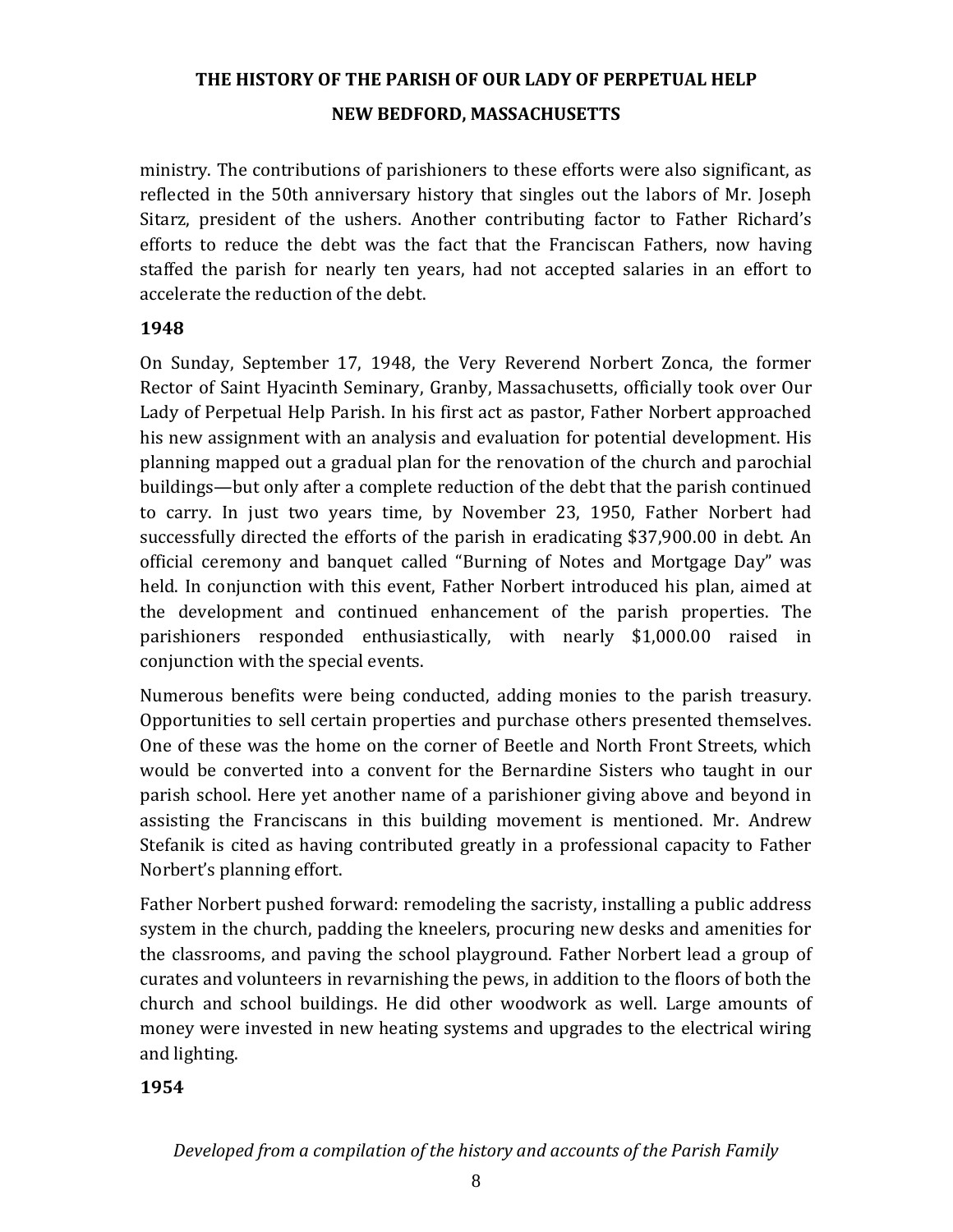In 1954, working with the general contractor Sullivan-Foster of New Bedford, Father Norbert began a major remodeling of both the interior and exterior of the church. New windows—stained glass by the Polish glass artist Stanislaus Balut were installed, as well as beautiful interior oil paintings by the artists Boleslaus Twarog and Brothers. A new vestibule was built outside the sacristy for safer entrance into the church and its basement. All of this took place during the year of the Golden Jubilee of the parish. The complete renovation costs amounted to some \$61,000.00, all of which was contributed by the parishioners with not a dollar being borrowed from the banking community.

The parish at the time of the Golden Jubilee recognized a number of its sons and daughters who entered the diocesan priesthood or religious life. The first young man to enter, study, and be ordained was the Rev. Stanislaw T. Sypek, A.M., M.S.W., PhD. He was followed by Rev. Cyril Augustyn, O.F.M., Conv., Rev. Patrick Rolak, O.F.M., Conv. (at that time in studies), and Brother Albert Kaszynski, O.F.M. Conv. Among those entering and serving in the convent were: Sister M. Andreata Kaszynska, Sister M. Wirginela Kaszynska, Sister M. Wirgilia Siwik, Sister M. Wirgineta Glowacka, and Sister M. Immakula Supczak of the Bernardine Sisters. Serving as Franciscan Sisters of Saint Joseph were: Sister M. Bonfilia Olemberska, Sister M. Martiniana Budra, and Sister M. Maurelia Olemberska.

Father Norbert brought to realization a tremendous physical enhancement and a rejuvenated parishioner commitment to Our Lady of Perpetual Help Church. In the face of challenging circumstances, the historical records reflect the high degree of success he enjoyed not only in bringing to completion numerous projects, but also in raising the needed financial resources without incurring long-term debts. His analytical approach to planning and his tenacity in fundraising contributed to his success in the parish as well as to his recognition as an outstanding leader in the Greater New Bedford Community, as noted by the New Bedford Standard Times in 1955. Father Norbert served the parish as pastor until 1960, when he was assigned to Corpus Christi Parish in Buffalo, New York. Father Norbert died in 1979.

#### **1960**

The eleventh pastor of Our Lady of Perpetual Help Church was the Rev. Adolph Banach, O.F.M. Conv. A native of Milwaukee, Wisconsin, he came to New Bedford from a previous assignment in Clifton, New Jersey. Sadly, his health failed shortly after his arrival. A progressive illness reduced his ability to carry out the bare essentials of his religious ministry. On April 2, 1961, Father Banach died. His funeral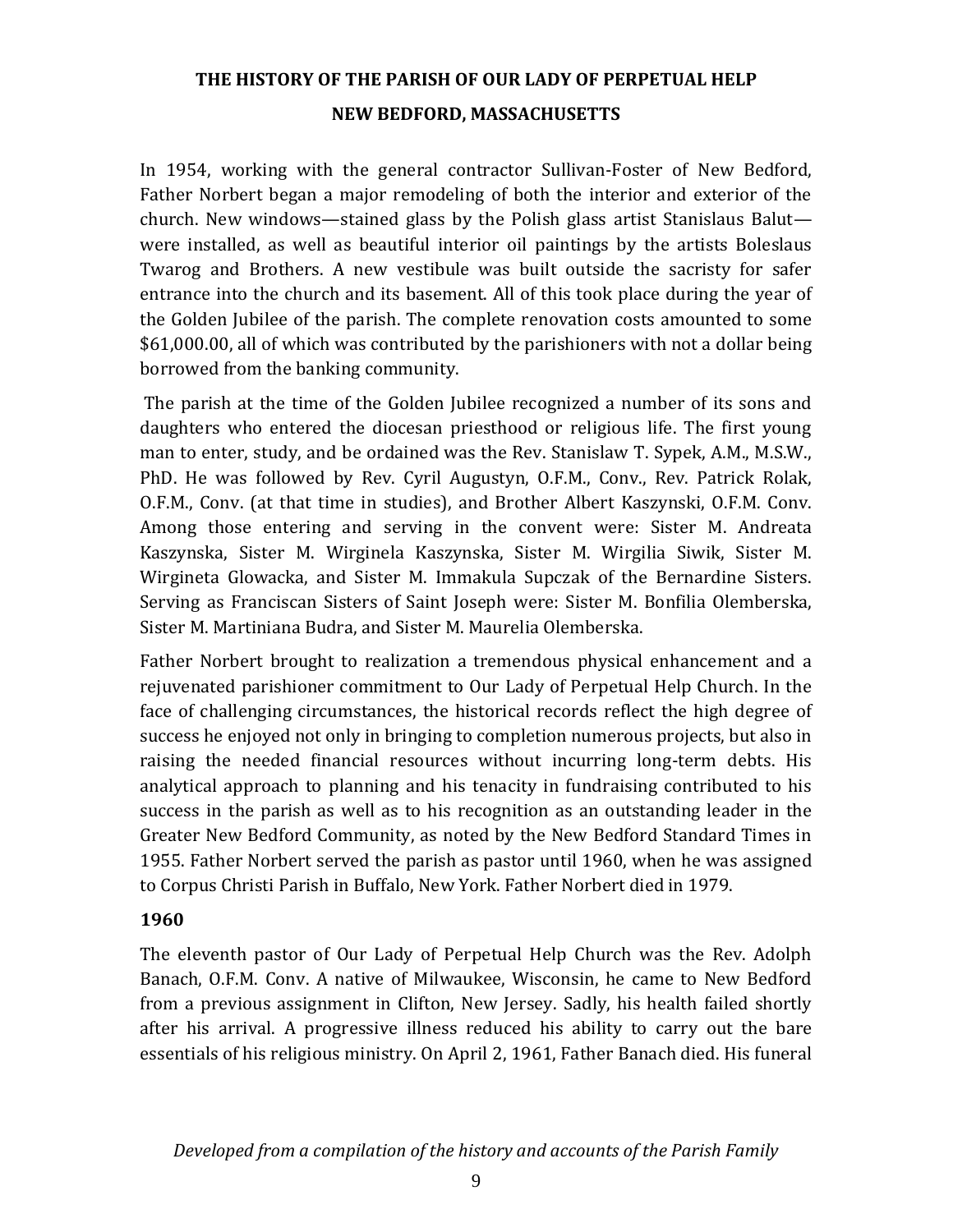Mass was celebrated by the then Auxiliary Bishop of the Fall River Diocese, the Most Rev. James J, Gerrard, D.D.

The twelfth pastor was appointed on April 4, 1961, when Rev. Seraphin Stachowicz, O. F. M. Conv., arrived from Athol Springs, New York. It seemed as if the faith of the Franciscans Friars and their parishioners was being tested, for, as in the case of Father Banach, Father Seraphin fell very ill. Well-liked and having earned the heartfelt respect of the parish, Father Seraphin was forced to resign in August 1963 due to failing health. Father Seraphin died in August of 1965.

Upon the resignation of Father Seraphin, Father Fulgence Gorczyca, O.F.M. Conv. became the thirteenth pastor of the parish. Much like Father Norbert, Father Fulgence approached his new assignment by planning and looking to the future. It was a turbulent era in the city. With the development and construction of Route 195, so much of what was considered to be the extended community of the parish was to meet its demise. Families relocated, business moved or closed. The impact of the loss of the Polish neighborhoods began to be felt. Route 195 was a sign of progress, moving transportation forward, but it left in its wake the initiation of a change whose impact on urban living would be felt for decades to come.

Father Fulgence recognized the need for the addition of the written word, and the parish weekly bulletin was introduced. No longer was the pulpit the main communication medium for the Franciscan Friars. The 60s were ushering in the ability to communicate with many people at once—and not only with those who attended weekend Masses, but with everyone who could put their hands on this very local weekly newsletter. Father Fulgence also recognized that he needed to utilize more effectively the services of the numerous parish societies. More opportunities to socialize were offered, and the parish societies were asked to stand up and help even more than they had in the past, providing manpower for various projects and even assisting with fundraising.

Father Fulgence was invited by Bishop James L. Connolly to serve as the Diocesan Coordinator of the observance of the Millennium Celebration of Poland's Christianity. The official observance for the diocese and for Poles of the region was held on the steps of Bishop Stang High School with the celebration of a Pontifical Mass on August 26, 1966. This was not only a great honor for Poles but for our parish, since our bishop had singled out Father Fulgence for coordination duties.

**1966**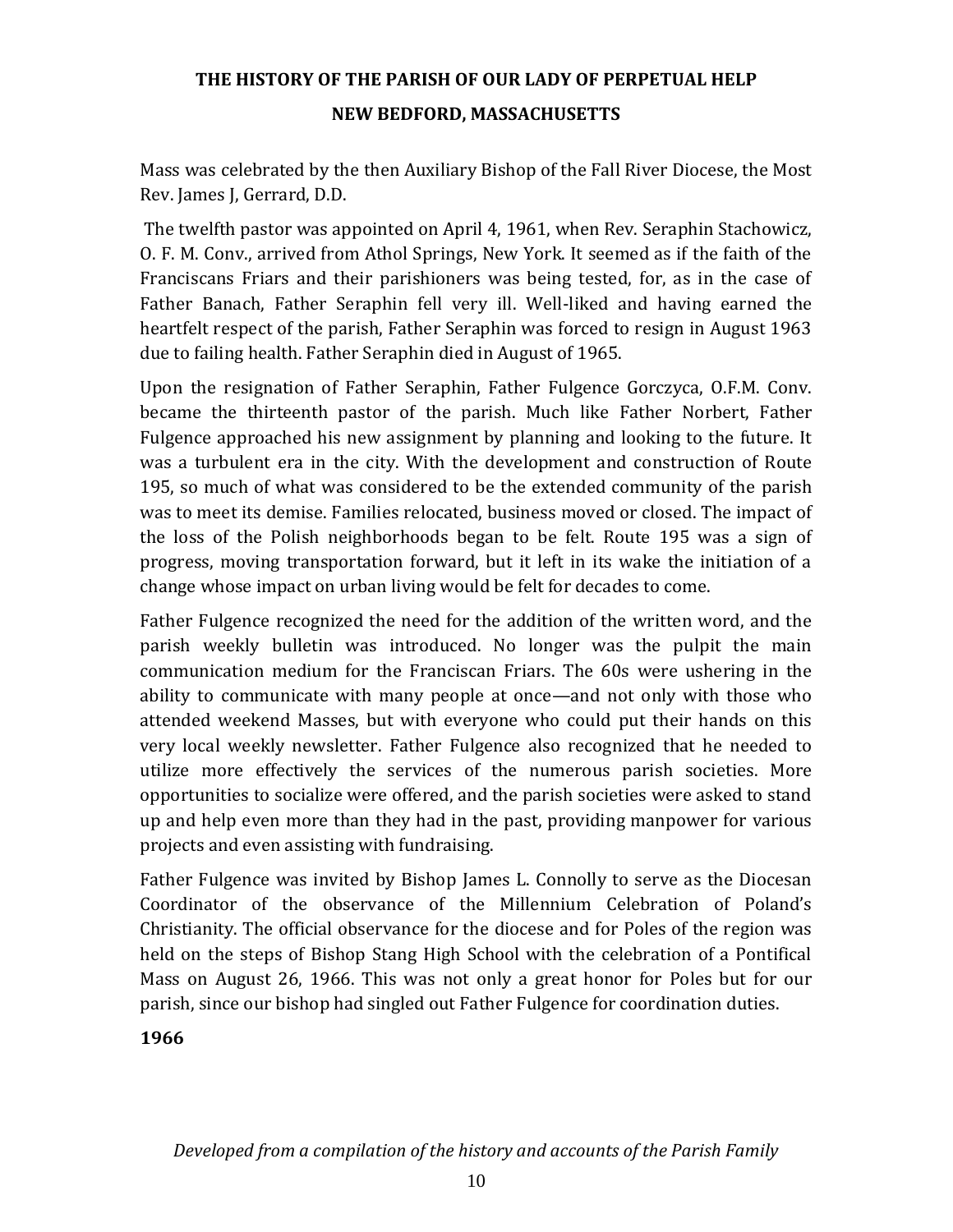In late 1966, Father Fulgence undertook the challenge of repainting the entire church, inside and out. This was a nearly two-year project and one that required bank financing. In 1968, after almost forty years of affiliation with our parish, their superiors notified the Bernardine Sisters that they would be leaving Our Lady of Perpetual Help School. There was nothing that could be done. Suggestions by parents and parish members for restructuring of costs and fundraising efforts received repeated negative responses from the pastor and the leaders in the Diocesan Department of Education. With the graduation of the class of 1968, Our Lady of Perpetual Help School closed its doors after providing Catholic elementary education to parishioners and residents of the greater New Bedford Community for four decades. The decline in religious vocations and the inability to change established educational institutions into lay-run schools proved too great a challenge for our parochial school, as it would for a number of others in New Bedford and the Fall River Diocese as a whole in the years ahead.

In addition to working to bring down outstanding debts, Father Fulgence looked for ways to generate revenue with the vacant school building and convent. Hard work realized short-term success. The school building was rented out to a work force development program for training the unemployed. The resulting income, together with some successful fundraising, allowed the pastor to retire the bank loan in 1969. There was yet one more project to take on—a new roof for the rectory. This he completed in the fall of 1969, just as he was being reassigned. In September 1969, Father Fulgence Gorczyca was assigned to Saint Anthony's Parish in Chicopee, Massachusetts. He died in 1979.

#### **1969**

The fourteenth pastor was the Rev. Joseph Trawinski, O.F.M., Conv., who remained in that position until the summer of 1976. Faced with many of the same challenges as Father Fulgence, Father Joseph worked to bring special meaning to the customary Polish celebrations such as the *Oplatek* and *Swieconka*. These special traditions were viewed as a means of bringing and keeping our parish community together. In highlighting these celebrations, Father Joseph also recognized that areas such as the church hall kitchen needed to be upgraded. With the school being closed, it was no longer possible to utilize its cafeteria. Once again, the impact of weather on a coastal New England community took its toll on the parish properties. The exterior of the church and rectory buildings needed painting. Known as an advocate of Catholic education both at the elementary and secondary levels, Father Joseph worked with parish youth and families looking to enter and sustain the type of Catholic education that had been so much a part of parish life for some forty years prior to his arrival.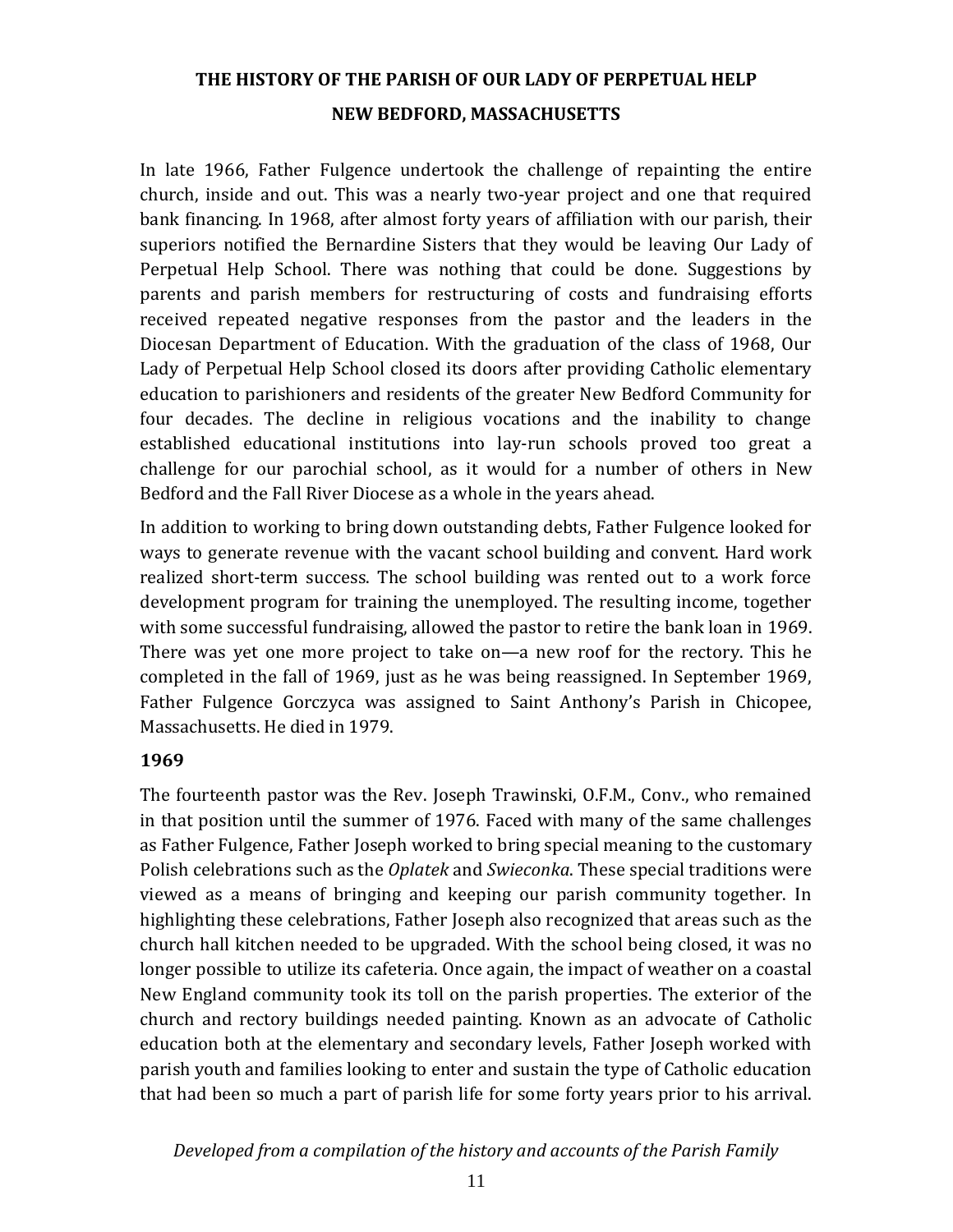His last noteworthy project, which he did not see completed, was the replacement of the exterior statue of Our Lady. He imported a beautiful new marble statue from Italy and secured the support of generous parishioners to fully fund this effort.

### **1976**

In August of 1976, Rev. Felician Plichta, O.F.M., Conv. became the fifteenth pastor of the parish. Upon arriving at Our Lady of Perpetual Help, the Fall River native immediately began a study of the population of our parish family. Searches through journals, account books, and bulletins, as well as conversation with parish members painted a very clear picture—the parish was becoming increasingly smaller. The results went beyond the books. A noticeable decline was detected in weekly Mass attendance and concerns were developing regarding the properties and the future viability of the parish. Parishioners were becoming older. Funerals were increasing, and newer parishioners were fewer and fewer. Notable parishioners contributing to the success of the parish over the years were dying. Joseph Sitarz, long recognized for his contributions passed away in 1976. Attorney Henry Bartkiewicz, parish organist for thirty-five years, died in 1978. Urban sprawl, the creation of Route 195, and generational differences in life-style were painting a very bleak picture. Regrettably, all Catholic parishes in the region were experiencing much the same reality.

Although challenges abounded, there were also high points in this era. First came the celebration of the 25th anniversary Mass of Father Cyril Augustyn O.F.M., Conv. in 1978. A native son, he is recognized as the first of our parish's priests to return for such a celebration. Then, in 1979, Cardinal Karol Wotyla of Krakow, Poland, was elected to the Papacy, taking the name John Paul II. Later that year, a busload of parishioners made a pilgrimage to the Boston Common for the Papal Visit and Mass. It was a truly moving and memorable experience. The fire of Polish and Polish-American religious fervor was recognized on the world stage and helped to maintain the parish life-style so many enjoyed at Our Lady of Perpetual Help Church. In an almost humorous turn, the only thing to cool our parish family was the Blizzard of the '70s and weather not typically experienced for many years in this region.

#### **1980**

This also became a time of preparation for the celebration of the Diamond Jubilee of the parish, which was held in October of 1980. Father Plichta began an effort to clean and restore the church. Walls were chemically treated, lighting fixtures restored, and the statuary was repainted. Once again, the exterior of the church and rectory were repainted. Even the pews were refinished, something that hadn't been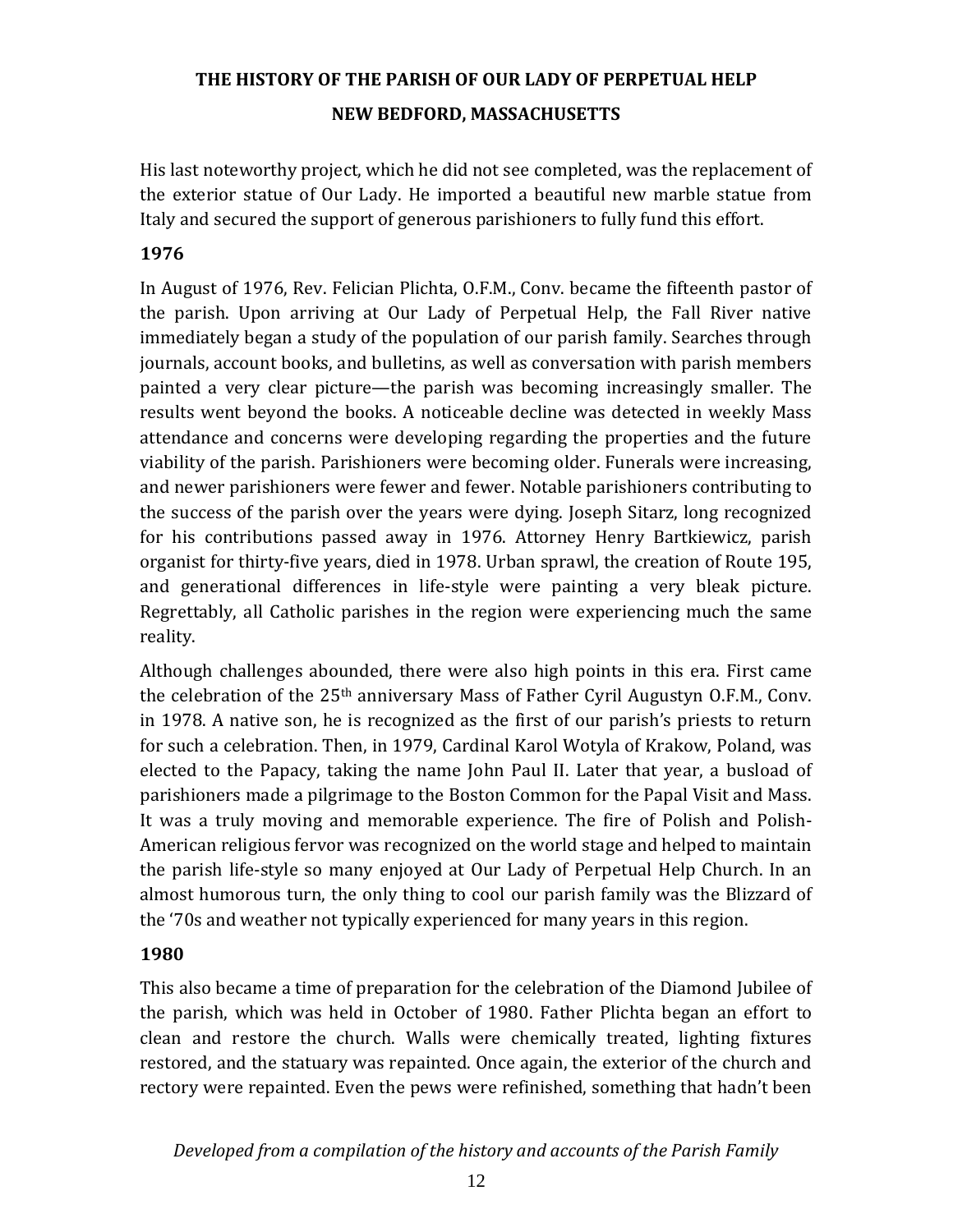done since Father Norbert's project in preparation for the  $50<sup>th</sup>$  anniversary celebration. October 19, 1980 became celebration day, the 75th anniversary of the founding of Our Lady of Perpetual Help Church. The Most Rev. Daniel Cronin, D.D., S.T.D., Bishop of Fall River presided at the anniversary Mass. Concelebrants included Father Plichta, Father Joseph, and Father Augustyn. A dinner dance followed at the Venus de Milo Restaurant in Swansea, capping the Jubilee festivities.

With the many challenges and accomplishments, the Jubilee celebration also drew attention to a number of men of the parish who had committed their lives to the service of Christ. In addition to Father Augustyn, who had celebrated his twentyfifth anniversary, there was Father Patrick Rolak, O.F.M, Conv., ordained in 1956, and Father Gabriel Swol, O.F.M., Conv. (nephew of Father Augustyn), ordained in 1968. In addition, Sister M. Francis Olemberska had joined two siblings in becoming a Franciscan Sister of Saint Joseph.

### **1982**

The summer of 1982 brought yet another change to the pastoral and administrative leadership of the parish. The Rev. Roman Chwaliszewski, O.F.M., Conv., assumed his responsibilities and immediately began to strengthen the basic religious and cultural foundations of the parish. Working with parishioners, societies, and community-recognized ethnic organizations, Father Roman set out to re-introduce the parish to daily recitation of the Rosary, Days of Recollection, the celebrations of the Coronation of the Blessed Mother, devotion to the Divine Mercy, Eucharistic adoration, and recognition of Polish-American Heritage month along with the Polka Mass.

As with all pastors serving this or any parish, the exercise of his religious ministry was always challenged by the need to attend to the physical maintenance of the church properties. The now vacant and underutilized school building had been the scene of several small fires, which, although not serious in nature, did present potential threats to both the church and neighborhood. Electrical wiring upgrades needed to be made to the church building, and several leaks, which were causing significant deterioration to the basic structure of the church, had to be addressed. As so many before him, Father Roman was placed in the position of having to initiate a multi-phased plan of action that would upgrade the properties, make safe the area, and raise the necessary funding to accomplish the work.

Father Roman proposed to the parishioners a multi-year, multi-level financial giving program. The goal was to raise nearly \$300,000. New regulations, new standards for efficiency, and environmental concerns complicated the simple replacement of the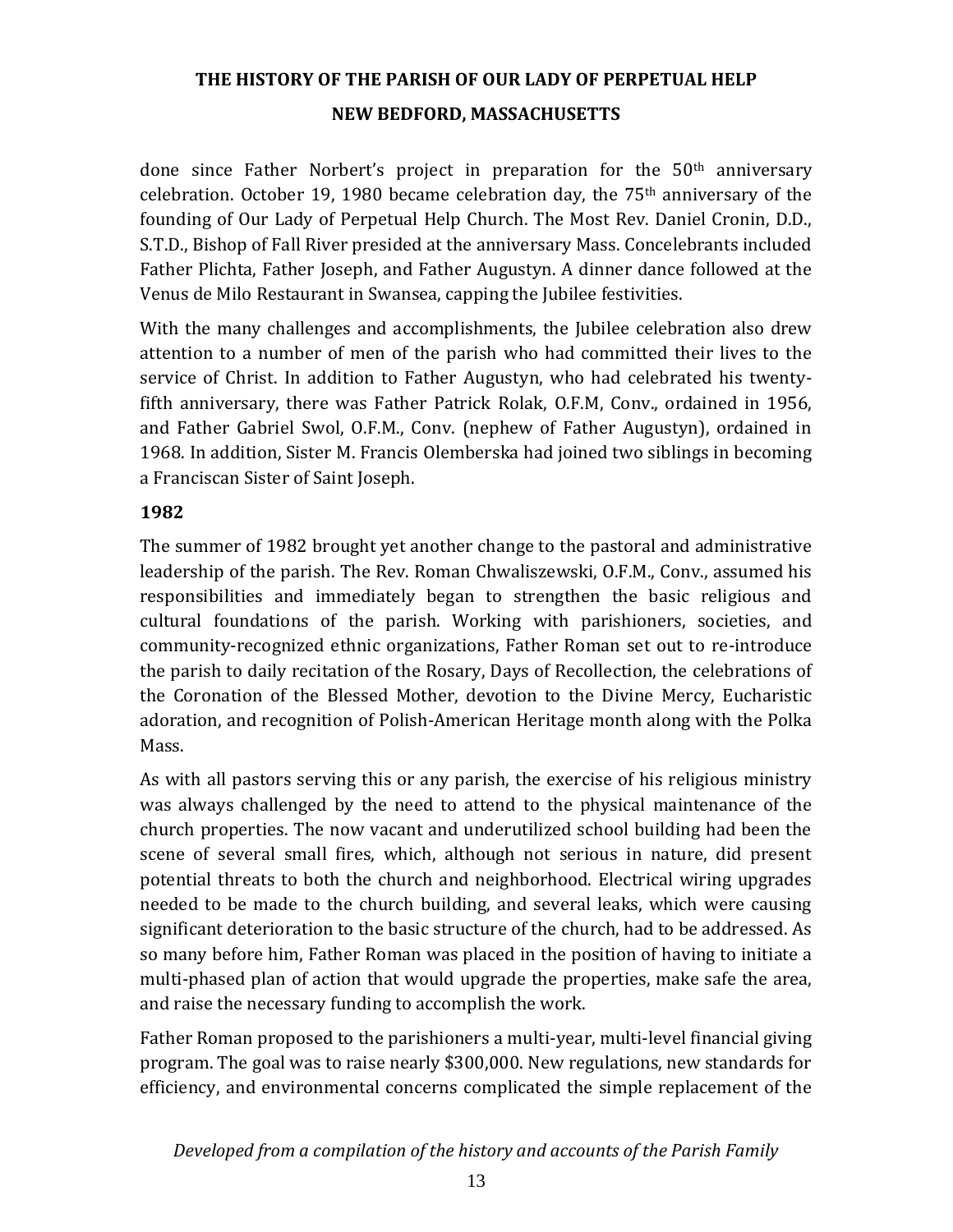heating system, which would consume an anticipated one third of the fund drive proceeds. The physical grounds would also undergo a major transformation with the demolition of the vacant school, paving of the parking lots, installation of a meditation garden, and erection of wrought iron fencing. Exterior lighting, enhancements to the vestibule, and upgrades to the concrete stepping placed a new face on the buildings and spaces that comprise the parish complex.

Challenges certainly existed in securing and achieving the financial commitments necessary. In an attempt to keep this in the minds of the parishioners, envelop systems for weekly and special collections were established. This helped everyone to become more aware of the financial realities of operating the parish as we moved out of the twentieth century.

Sadness also fell upon the parish with the passing of long-time parochial vicar Rev. Adolph Szelagowski, O.F.M., Conv. in 1989. For the first time in their decades of service to our parish, the Franciscan Friars would procure a burial plot at New Bedford's Sacred Heart Cemetery #2 for their members who passed away locally. The numerous men who had served our parish and who would yet serve were growing older, and it was recognized that the long-term commitment to the Diocese of Fall River was soon to take another turn in the development and the presence of the Franciscans in Southeastern Massachusetts.

Father Roman's creativity in fundraising continued as he introduced the "Keys to Heaven" campaign for the replacement and installation of a new church organ. The uniqueness of the effort contributed to the project being fully funded and contributions being visually recognized on engraved plaques mounted in the church.

With the loss of Father Adolph, the parish welcomed the Rev. Isidore Kowalski, O.F.M., Conv., who assumed the responsibilities of parochial vicar. In 1993, our parish family celebrated with this very holy and pious man his 50th anniversary of ordination to the priesthood. Months before, the Franciscan community at Our Lady of Perpetual Help had received yet another member when Father Sebastian Slesinski, O.F.M., Conv., joined his fellow friars after leaving Saint Hedwig's Parish in the South End of New Bedford as pastor. Saint Hedwig's was the first of two satellite chapels developed from the Mother Church of Our Lady of Perpetual Help.

Father Sebastian's move to the Franciscan residence on North Front Street signaled yet again the change occurring in the Church with fewer religious vocations and the inability of the diocese to maintain traditional parish operations. Saint Hedwig's Parish would soon be viewed as a split congregation of Polish/Polish Americans and the now growing Hispanic/Latino populations of the neighborhoods. Although the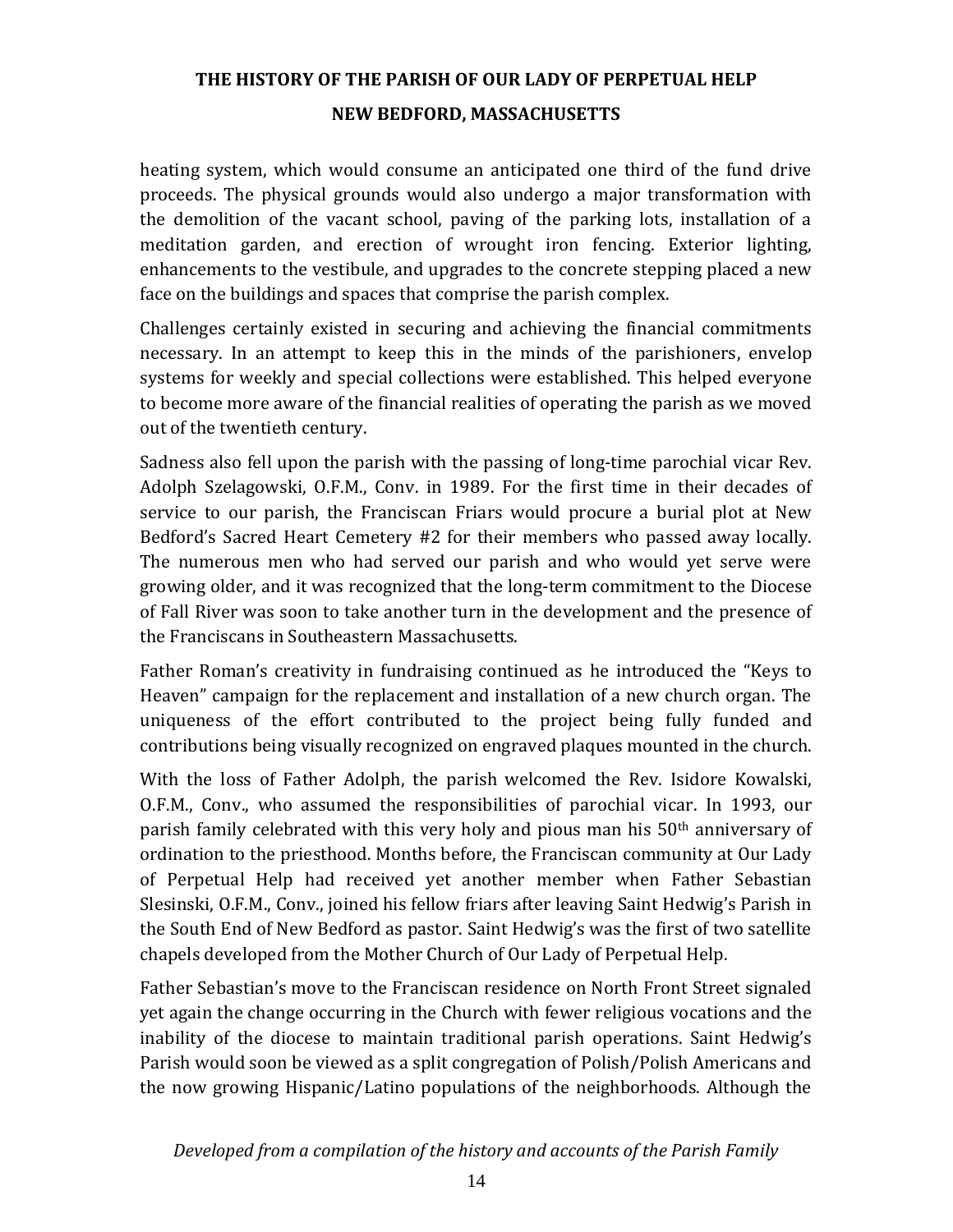change was attempted in the most gracious of manners, the days of a South End Polish language/cultural oriented Catholic Church were numbered. Nonetheless, Father Sebastian's addition to the Our Lady of Perpetual Help community truly reflected the strong commitment that the Conventual Franciscans were making to this region.

#### **1995**

1995 brought yet another celebration, the 35th anniversary of the ordination of Father Roman. Now in his thirteenth year as pastor, his efforts and the movements he had begun reflected Father Roman's untiring commitment to the flock he had been placed in charge of. His diversified background as educator, administrator, and now pastor through periods of challenge, success, sacrifice, and change served him well in what would be one of his longest assignments in the service of the Lord.

During this period, preparations took shape for the anticipated celebration of the  $90<sup>th</sup>$  anniversary of the parish. With Father Roman at the helm and with the assistance of Rodney Cejka, a prominent local businessman, the planning began. Father Roman, working through his parishioners, established numerous social events during his first years as pastor with the intent of generating a critical mass of activities that would reestablish the prominence of what he referred to as the "parish family." This polite and constant encouragement created the Polish Heritage Ball, presentation of debutantes, awarding of scholarships, the activation of youth groups, and the encouragement of regional participation in religious/ethnic celebrations at the parish, as well as the hosting of the City of New Bedford's first inaugural community prayer service. Father Roman encouraged and invited other ethnic groups seeking to hold celebrations in our Catholic faith tradition to use our facilities and supported their annual religious observances. Our Polish-American parish family under the leadership of Father Roman was and is viewed as a welcoming community to all who wish to share in our faith.

The parish's 90th anniversary celebration began with a Mass of Thanksgiving celebrated by the Most Reverend Sean P. O'Malley, O.F.M. Cap. Bishop of Fall River on July 1, 1995. Today, Sean Cardinal O'Malley is the leader of the Archdiocese of Boston. The church took on a special aura of excitement with prominent community leaders, societies, organizations, and most importantly, members of the "parish family" participating not only in the liturgical celebration but also in the subsequent events that followed. Many challenges had left cause for great concern over the past decade but with the guidance, strong will, and tireless efforts of the Franciscan Friars, new enthusiasm could be felt and—most importantly—be seen in a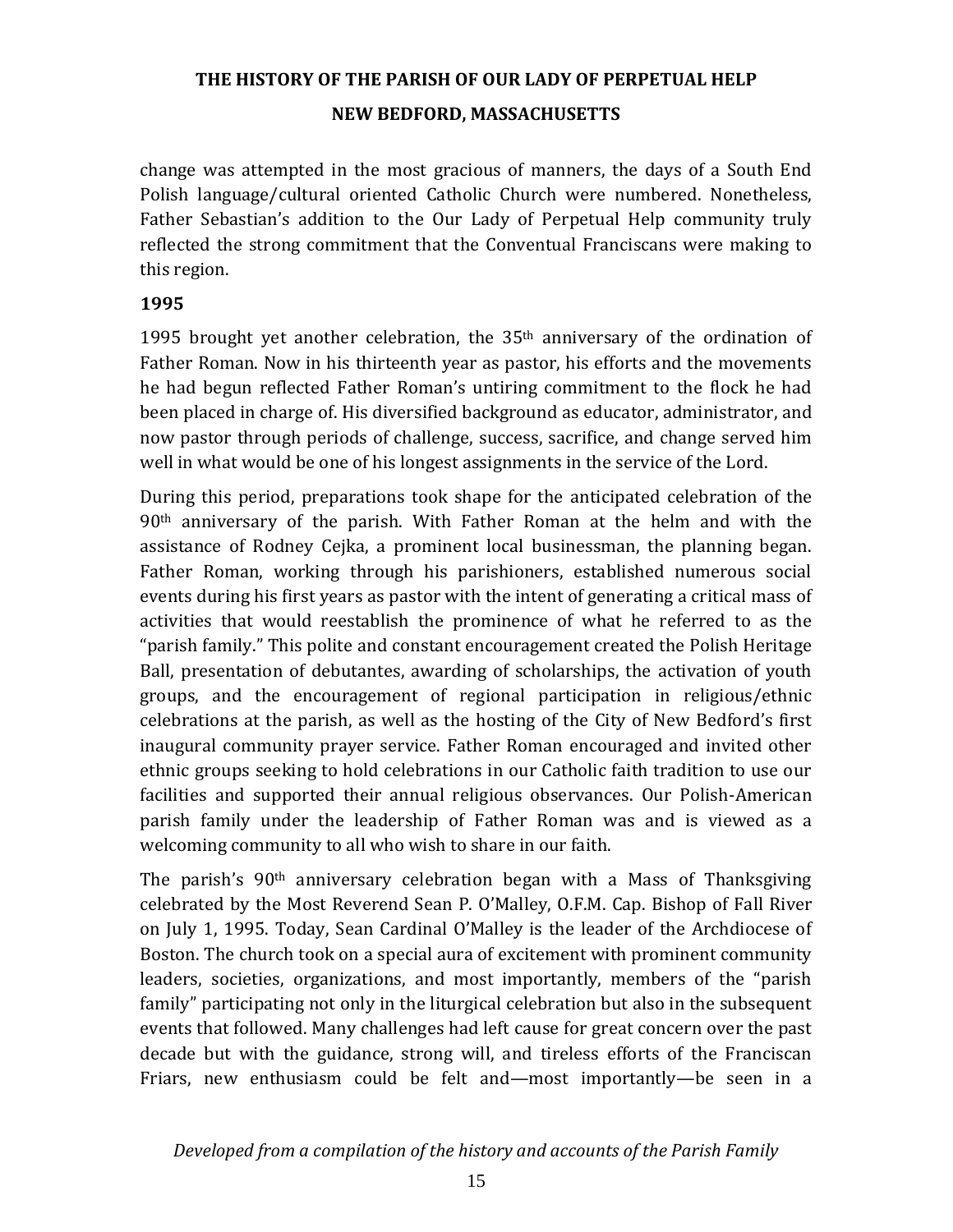rejuvenated "parish family." The  $90<sup>th</sup>$  anniversary ended on June 27, 1996 with a Mass of Celebration marking the Feast of Our Lady of Perpetual Help, Patroness of our parish.

The next ten years were being viewed as potentially those of the greatest challenge to our parish, yet with the strongest sense of optimism because they would bring us, as a parish family, to the celebration of the 100th anniversary of the founding of Our Lady of Perpetual Help. Father Roman Chwaliszewski was still pastor and responsible not only for the parish but for the maintenance of what was growing into the only Canonical House of Conventual Franciscan Friars in the Diocese of Fall River. Decades of presence in parishes, primarily of Polish language orientation, were quickly disappearing. Urban population moves, loss of vocations, and reorganization of parishes within the diocese ushered in the recognition that the rectory on North Front Street would be far more valuable than just the hub of parish activities, it would become the only home of the Conventual Franciscans in the diocese.

This development was not only looked upon favorably by the diocese, but was welcomed by a parish family that for so long had been influenced by the teachings of Saint Francis and had even committed numerous young men to a life of Franciscan love and service. Although a number of priests would come and join the residence here, a number of long-time servants of Christ would also serve out their final days here as well. The last decade saw the passing of Father Charles Porada, who had relinquished his pastoral responsibilities at a Fall River parish. Father Isidore Kowalski, too, passed to his eternal reward during this time period. Father Sebastian Slesinski, whose health failed, was force to leave our parish and seek residence in a health care facility from which he too has since passed on to eternal life.

Great sadness also fell upon our parish community with the passing of Pope John Paul II. Pope John Paul brought to the world stage not only Catholicism, but also what it meant to be a Polish Catholic, to have endured World War II, to live with the values so much associated with Poles—most importantly, strong faith convictions. The Church had lost a Pope, the world had lost a leader, and Poles around the globe had lost their advocate.

It has been a joy and a blessing for our parishioners to welcome in these later years new Franciscan Friars to our parish. These have included Father Stanley Sobiech, O.F.M., Conv. and, most recently, Father Germain Kopaczynski, O.F.M., Conv. who currently serves the parish with great dedication.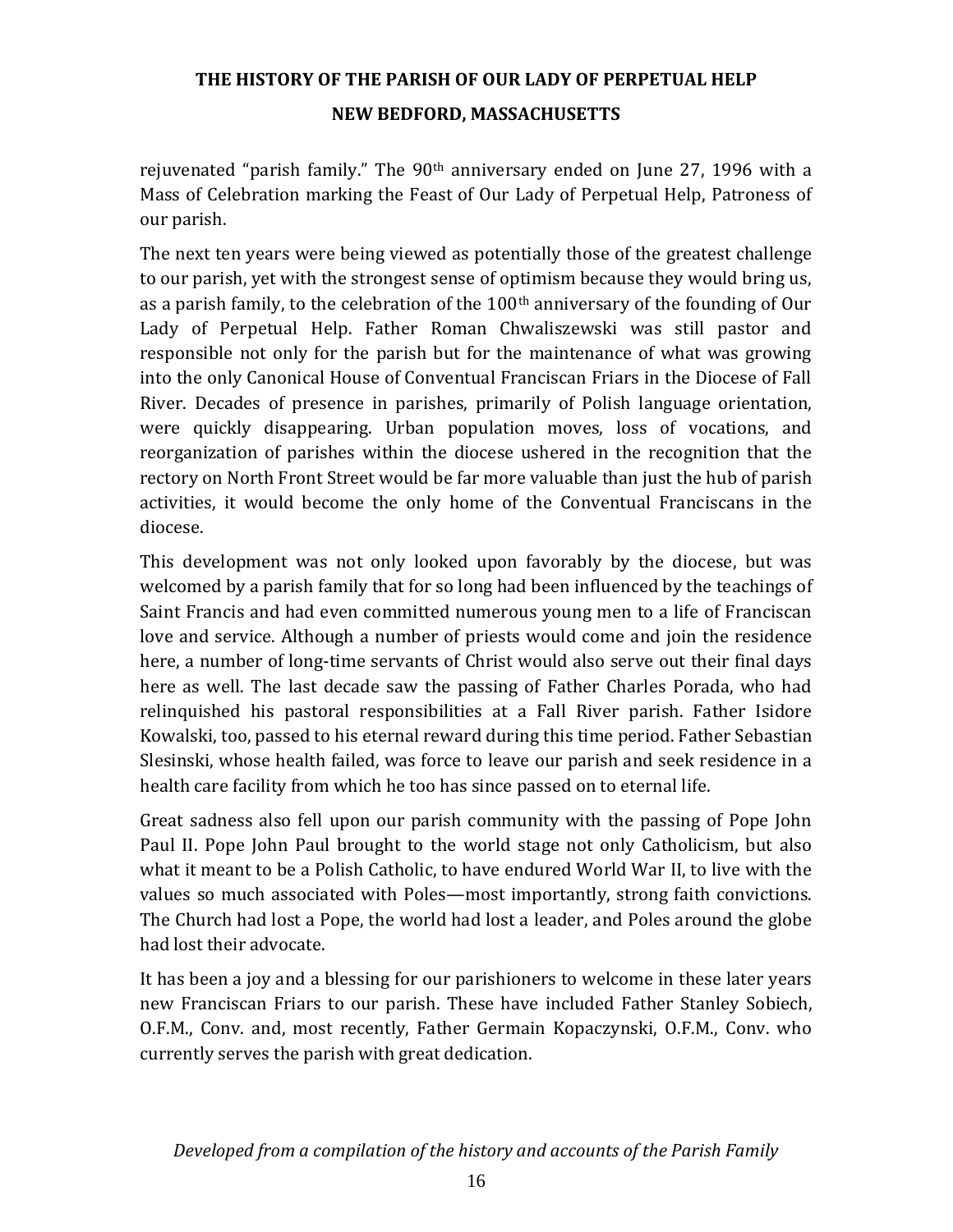With the restructuring of parishes due to population shifts, some diocesan parishes have had to close. Saint Hedwig's has already been spoken of, but in 2002 Saint Casimir's, the second mission church that grew out of our parish, was consolidated with the Mother Church of Our Lady of Perpetual Help. As emotionally difficult and physically challenging as these consolidations have been, it has been a great consolation to have had Father Roman in the very difficult role of overseer. His sensitivity, caring, and understanding through these developments has comforted and eased the transition in many ways. A Polish Catholic community remains, smaller and less visible, perhaps, but religiously grounded on a foundation that is strengthened by the presence of the Franciscan Friars and the beliefs and cultural elements which have meant so much to so many for such a long time.

And yet special events continue to abound. On the social level, Bingo, seasonal bazaars, food sales, and the annual church festival continue to draw people from near and far for the culinary specialties, popular polka music, or just the chance to take a moment and reminisce about times past. A committed band of volunteers of all ages continues to prove true one of Father Roman's favorite sayings that "As a parish family we can succeed!"

The parish also happily recognized the years of religious service of Sister Patricia Edward Jablonski of the Daughters of Saint Paul, Sister Catia Ines Conterno of the Marist Sisters, and Sister M. Marsha Polchlopek of the Felician Sisters. In addition to the Sisters, the parish also recognized the service to God of Rev. Stephen Bzdyra and Rev. Walter Dziordz, M.I.C., Provincial of the Marian Fathers.

Religiously, as well, the parish continues to build upon traditional Polish values and love of Christianity. Our Lady of Perpetual Help is recognized as the first Church in New Bedford to have institutionalized the Divine Mercy celebration requested by Jesus in his apparitions to Saint Faustina Kowalska. The yearly Novena to the Divine Mercy and the celebration of the Feast of Divine Mercy draw many parishioners and non-parishioners alike and are a wonderful spiritual enrichment for the parish. The parish has also opened itself up to the Portuguese neighborhood, and, in conjunction with other religious leaders and social clubs, hosted religious observances and welcomed pilgrims of other ethnic Catholic backgrounds. In addition, our church, through Father Roman's invitation, was also the site of the first City of New Bedford Inaugural Prayer Service in January of 1998, when parishioner Frederick M. Kalisz, Jr. was elected Mayor of the City of New Bedford, the first-ever Polish-American mayor of the city. Today Our Lady of Perpetual Help Church and its meditation grounds serve as a home for all to come, practice their faith, and truly enjoy the gifts that God has given our community.